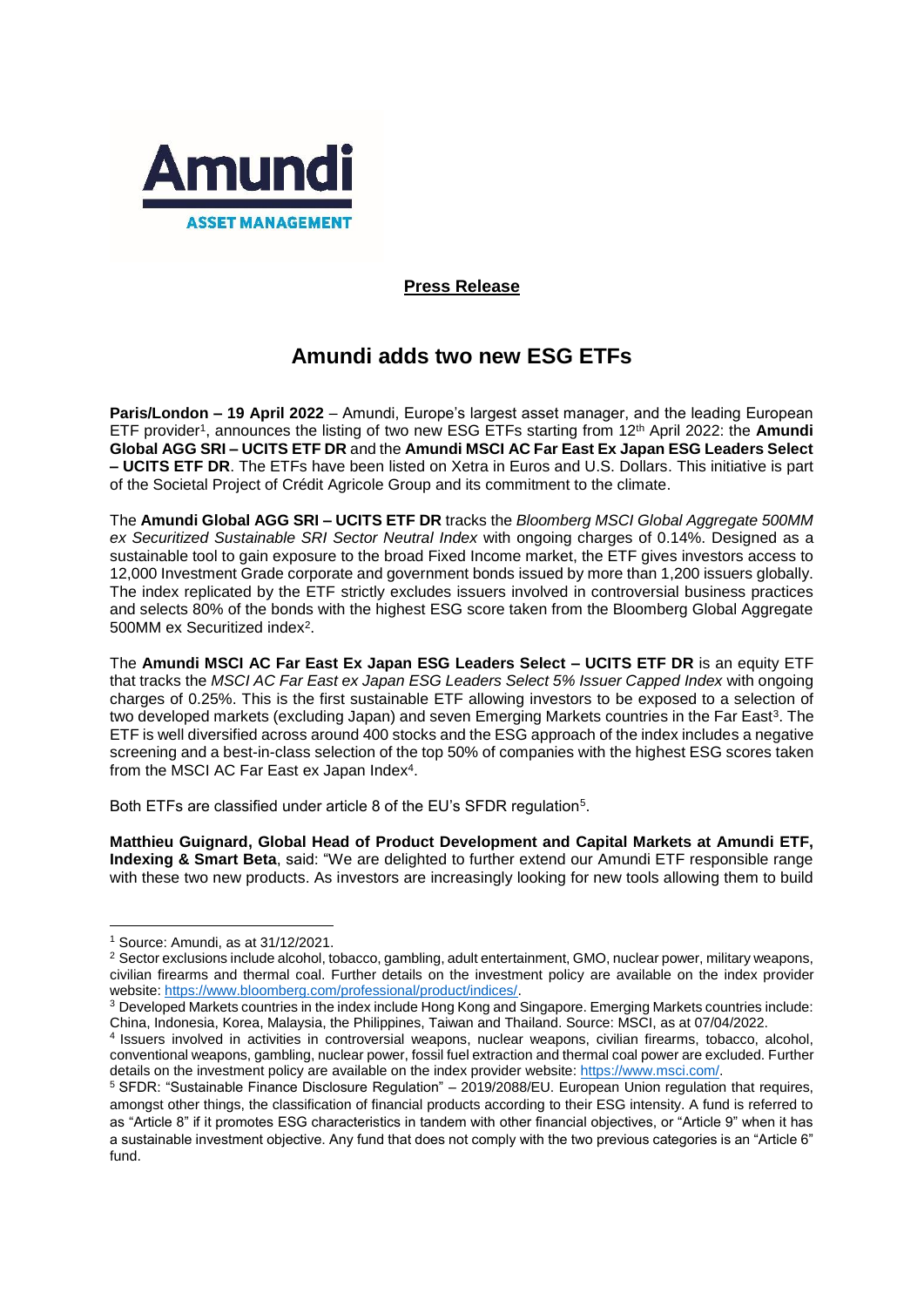sustainable portfolios for all asset classes, we are committed to provide them with a large range of high quality, robust and cost-efficient ESG ETFs".

# **Product List**

| <b>ETF Name</b>                                                              | <b>Tracked Index</b>                                                                   | <b>Ongoing</b><br>charges | <b>ISIN</b>  |
|------------------------------------------------------------------------------|----------------------------------------------------------------------------------------|---------------------------|--------------|
| Amundi Global AGG SRI - UCITS ETF DR                                         | Bloomberg MSCI Global Aggregate 500MM ex Securitized<br>Sustainable SRI Sector Neutral | 0.14%                     | LU2439734141 |
| Amundi MSCI AC Far East Ex Japan ESG Leaders Select -<br><b>UCITS ETF DR</b> | MSCI Ac Far East ex Japan ESG Leaders Select 5% Issuer<br>Capped                       | 0.25%                     | LU2439119236 |

Ongoing charges - annual, all taxes included. The ongoing charges represent the charges taken from the fund over a year. Until the fund has closed its accounts for the first time, the ongoing charges are estimated. Transaction cost and commissions may occur when trading ETFs.

## **Press Contact:**

**Amundi** Stefano Bassi Tel: +33 (0)1 76 37 55 08 [stefano.bassi@amundi.com](mailto:stefano.bassi@amundi.com)

#### **About Amundi**

Amundi, the leading European asset manager, ranking among the top 10 global players<sup>6</sup>, offers its 100 million clients - retail, institutional and corporate - a complete range of savings and investment solutions in active and passive management, in traditional or real assets.

With its six international investment hubs<sup>7</sup>, financial and extra-financial research capabilities and long-standing commitment to responsible investment, Amundi is a key player in the asset management landscape.

Amundi clients benefit from the expertise and advice of 5,300 employees<sup>8</sup> in more than 35 countries. A subsidiary of the Crédit Agricole group and listed on the stock exchange, Amundi currently manages more than €2.0 trillion of assets<sup>9</sup>.

**Amundi ETF, Indexing and Smart Beta** is one of Amundi's strategic business areas. With over 30 years of expertise in index solutions replication and development, Amundi is the European leading UCITS ETF provider and a partner of choice in index management, recognised for its innovation and competitiveness. The platform is also known for its ability to develop Smart Beta & Factor Investing solutions. Responsible investment is one of the platform's strengths, not only for open funds but also for ESG and climate solutions. The business line manages over €310 billion of assets<sup>10</sup>.

Amundi offers over 300 ETFs across all main asset classes, geographic regions and a large number of sectors and themes. Amundi is leading the ESG transformation and its ETF, Indexing and Smart Beta platform is known for its wide range of high-quality and cost-effective ESG solutions.

More information on Amundi ETF are available on the website [www.amundietf.co.uk.](http://www.amundietf.co.uk/)

*Amundi, a trusted partner, working every day in the interest of its clients and society.*



<sup>6</sup> Source: IPE "Top 500 Asset Managers" published in June 2021, based on assets under management as at 31/12/2020.

[www.amundi.com](http://www.amundi.com/)

**.** 

<sup>7</sup> Boston, Dublin, London, Milan, Paris, and Tokyo.

<sup>8</sup> Consolidated internal Amundi and Lyxor workforce as at 01/01/2022.

<sup>&</sup>lt;sup>9</sup> Amundi data including Lyxor as at 31/12/2021.

<sup>10</sup> Source: Amundi data including Lyxor as at 31/12/2021.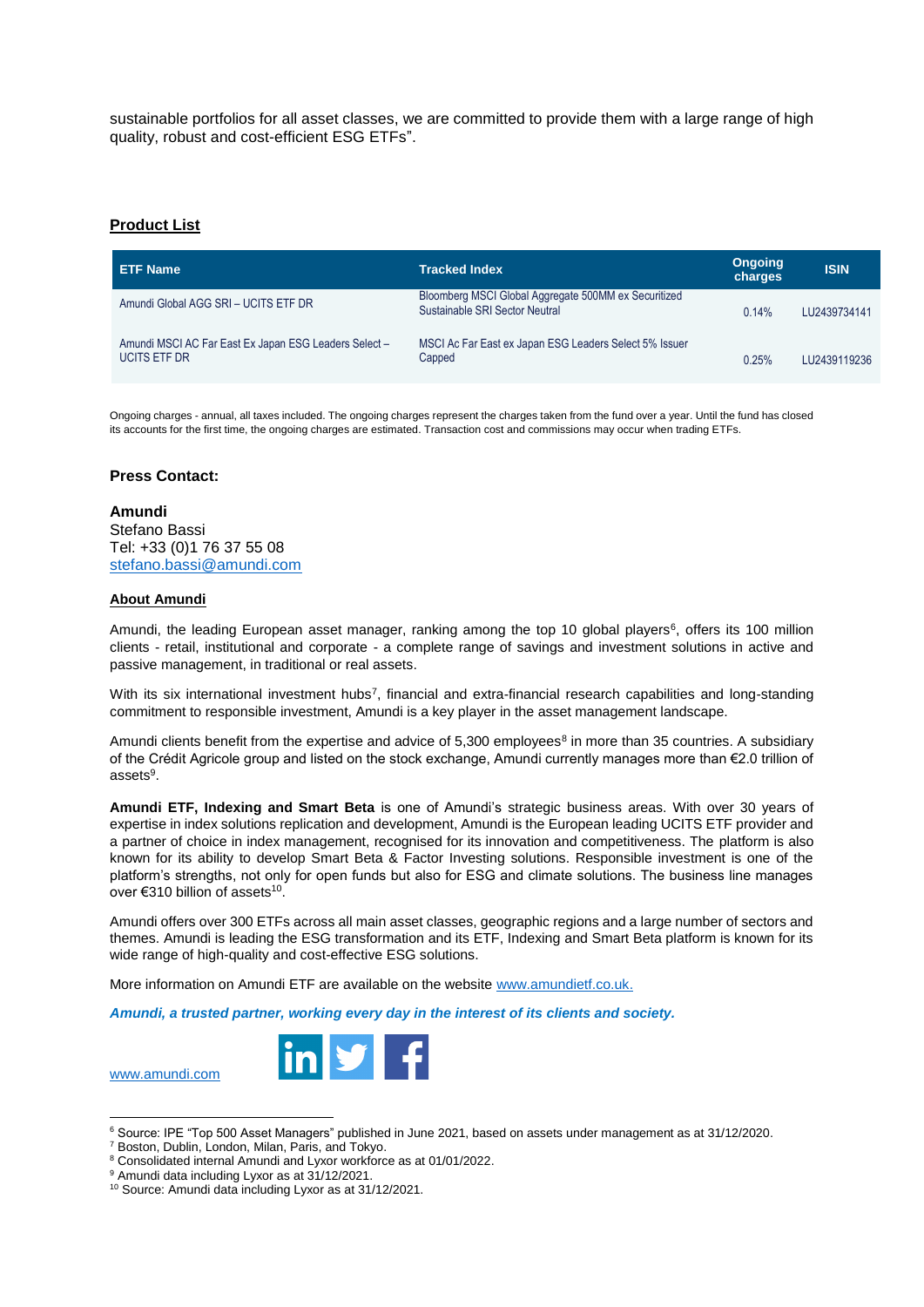*This document and information included herein about the Amundi ETF funds is intended solely*  for journalists and media professionals, provided solely to enable them to have an overview of *these funds, exclusively for their own independent editorial. Amundi Asset Management assumes no liability, whether direct or indirect, that may result from using any information contained in this document. In no circumstances may Amundi Asset Management be held liable for any decision taken on the basis of this information.*

## **Important information**

**Main Risks:** Investment in a Fund carries a substantial degree of risk such as Risk of capital loss - Underlying risk - Volatility Risk. Before any investment, please read the detailed descriptions of the main risks in the KIID and prospectus.

This material is solely for the attention of professional and eligible counterparties, as defined in Directive MIF 2014/65/UE of the European Parliament acting solely and exclusively on their own account. It is not directed at retail clients. In Switzerland, it is solely for the attention of qualified investors within the meaning of Article 10 paragraph 3 a), b), c) and d) of the Federal Act on Collective Investment Scheme of June 23, 2006. This information is not for distribution and does not constitute an offer to sell or the solicitation of any offer to buy any securities or services in the United States or in any of its territories or possessions subject to its jurisdiction to or for the benefit of any U.S. Person (as defined in the prospectus of the Funds or in the legal mentions section on [www.amundi.com,](http://www.amundi.com/) [www.amundietf.com](http://www.amundietf.com/) and [www.lyxoretf.com\)](http://www.lyxoretf.com/). The Funds have not been registered in the United States under the Investment Company Act of 1940 and units/shares of the Funds are not registered in the United States under the Securities Act of 1933.

**This document is of a commercial nature. The Funds described in this document may not be available to all investors and may not be registered for public distribution with the relevant authorities in all countries. It is each investor's responsibility to ascertain that they are authorised to subscribe or invest into this product. Prior to investing in the product, investors should seek independent financial, tax, accounting, and legal advice.**

**This is a promotional and non-contractual information which should not be regarded as an investment advice or an investment recommendation, a solicitation of an investment, an offer or a purchase, from Amundi Asset Management ("Amundi") nor any of her subsidiaries, nor Lyxor International Asset Management ("Lyxor") and Lyxor Asset Management UK LLP ("Lyxor UK")**.

The Funds are respectively Amundi UCITS ETFs ("Amundi ETF") and Lyxor UCITS ETFs ("Lyxor ETF"). Amundi ETF designates the ETF business of Amundi and includes the funds under both Amundi ETF and Lyxor ETF denomination.

The Funds are French or Luxembourg open ended mutual investment funds respectively approved by the French Autorité des Marchés Financiers or by the Luxembourg Commission de Surveillance du Secteur Financier, and authorized for marketing of their units or shares in various European countries (the Marketing Countries) pursuant to the article 93 of the 2009/65/EC Directive. The Funds can be sub-funds of the following umbrella structures: For Amundi ETF: Amundi Index Solutions, Luxembourg SICAV, RCS B206810, located 5, allée Scheffer, L-2520, managed by Amundi Luxembourg S.A.

#### For Lyxor ETF:

- Multi Units France, French SICAV, RCS 441 298 163, located 91-93, boulevard Pasteur, 75015 Paris, France, managed by Lyxor International Asset Management

- Multi Units Luxembourg, RCS B115129 and Lyxor Index Fund, RCS B117500, both Luxembourg SICAV located 28-32, place de la Gare, L-1616 Luxembourg, and managed by Lyxor International Asset Management

- Lyxor SICAV, Luxembourg SICAV, RCS B140772, located 5, Allée Scheffer, L-2520 Luxembourg, managed by Lyxor Funds Solutions

Before any subscriptions, the potential investor must read the offering documents (KIID and prospectus) of the Funds. The prospectus in French for French UCITS ETFs and in English for Luxembourg UCITS ETFs, and the KIID in the local languages of the Marketing Countries are available free of charge on [www.amundi.com,](http://www.amundi.com/) [www.amundietf.com](http://www.amundietf.com/) and [www.lyxoretf.com](http://www.lyxoretf.com/) or upon request to [client-services-etf@lyxor.com.](mailto:client-services-etf@lyxor.com) They are also available from the headquarters of the Amundi Index Solutions SICAV, or the headquarters of Lyxor International Asset Management (as the management company of Multi Units Luxembourg, Multi Units France and Lyxor Index Fund) or of Lyxor Funds Solutions (as the management company of Lyxor SICAV).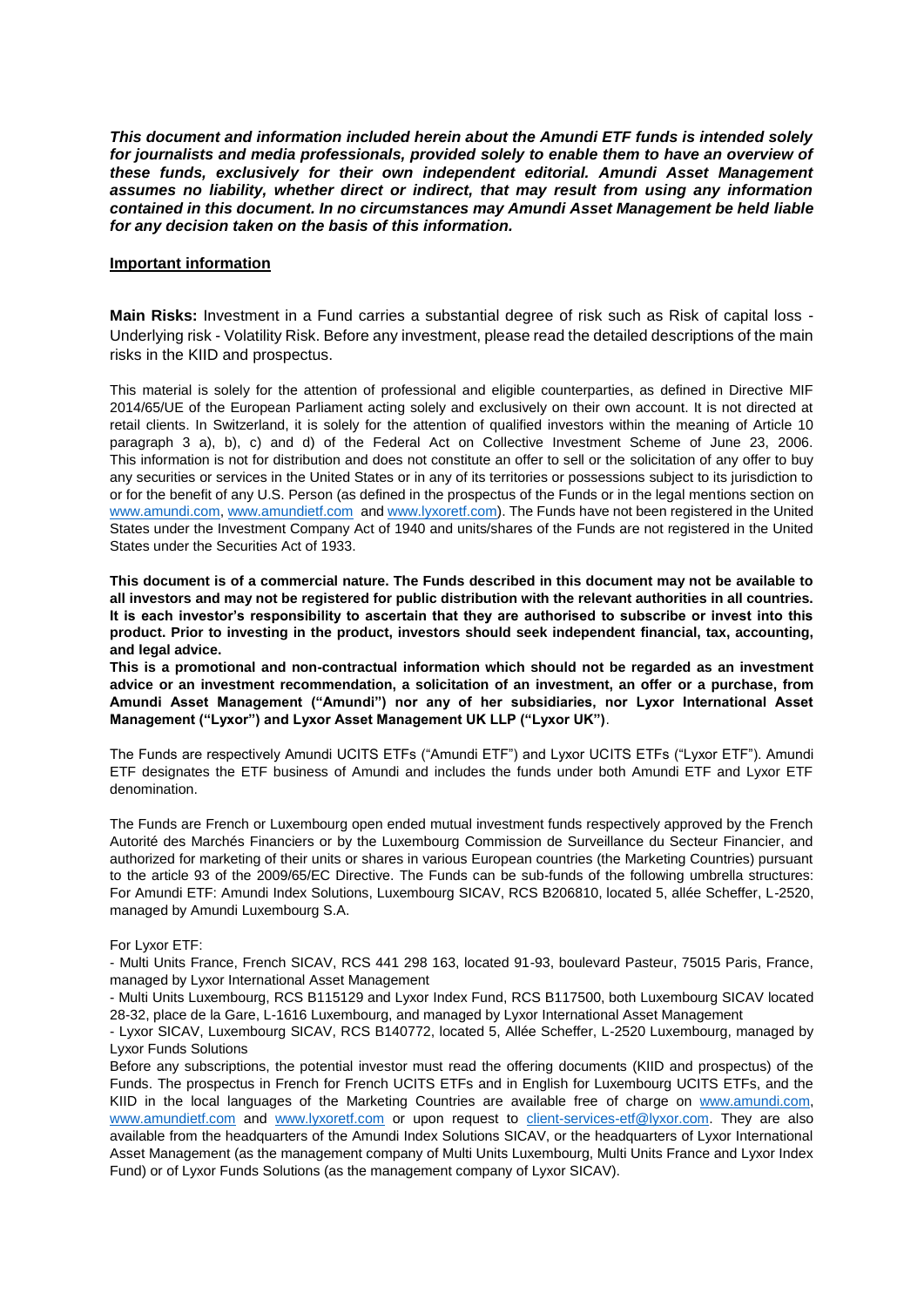Investment in a fund carries a substantial degree of risk (i.e. risks are detailed in the KIID and prospectus). Past Performance does not predict future returns. Investment return and the principal value of an investment in funds or other investment product may go up or down and may result in the loss of the amount originally invested. All investors should seek professional advice prior to any investment decision, in order to determine the risks associated with the investment and its suitability.

It is the investor's responsibility to make sure his/her investment is in compliance with the applicable laws she/he depends on, and to check if this investment is matching his/her investment objective with his/her patrimonial situation (including tax aspects).

Please note that the management company may de-notify arrangements made for marketing as regards units/shares of the Fund in a Member State of the EU in respect of which it has made a notification. A summary of information about investors' rights and collective redress mechanisms can be found in English on the regulatory page at <https://about.amundi.com/Metanav-Footer/Footer/Quick-Links/Legal-documentation> with respect to Amundi ETFs, and, at<https://www.lyxor.com/en/investors-rights-2021-en> with respect to Lyxor ETFs. This document was not reviewed, stamped or approved by any financial authority. This document is not intended for and no reliance can be placed on this document by persons falling outside of these categories in the below mentioned jurisdictions. In jurisdictions other than those specified below, this document is for the sole use of the professional clients and intermediaries to whom it is addressed. It is not to be distributed to the public or to other third parties and the use of the information provided by anyone other than the addressee is not authorised.

This material is based on sources that Amundi for Amundi ETF, and Lyxor and Lyxor UK for Lyxor ETF consider to be reliable at the time of publication. Data, opinions and analysis may be changed without notice. Amundi, Lyxor and Lyxor UK accept no liability whatsoever, whether direct or indirect, that may arise from the use of information contained in this material. Amundi or Lyxor can in no way be held responsible for any decision or investment made on the basis of information contained in this material.

Updated composition of the product's investment portfolio is available on [www.amundietf.com](http://www.amundietf.com/) o[r www.lyxoretf.com.](http://www.lyxoretf.com/) Units of a specific UCITS ETF managed by an asset manager and purchased on the secondary market cannot usually be sold directly back to the asset manager itself. Investors must buy and sell units on a secondary market with the assistance of an intermediary (e.g. a stockbroker) and may incur fees for doing so. In addition, investors may pay more than the current net asset value when buying units and may receive less than the current net asset value when selling them.

Indices and the related trademarks used in this document are the intellectual property of index sponsors and/or its licensors. The indices are used under license from index sponsors. The Funds based on the indices are in no way sponsored, endorsed, sold or promoted by index sponsors and/or its licensors and neither index sponsors nor its licensors shall have any liability with respect thereto. The indices referred to herein (the "Index") are neither sponsored, approved or sold by Amundi nor Lyxor nor Lyxor Funds Solutions. Neither Amundi nor Lyxor nor Lyxor Funds Solutions shall assume any responsibility in this respect.

In EEA Member States, the content of this document is approved by Amundi and Lyxor for use with Professional Clients (as defined in EU Directive 2004/39/EC) only and shall not be distributed to the public. Information reputed exact as of the date mentioned above.

Reproduction prohibited without the written consent of Amundi.

#### **UNITED KINGDOM**

In the UK, this document is issued by Amundi (UK) Limited, 77 Coleman Street, London, EC2R 5BJ, United Kingdom and Lyxor Asset Management UK LLP ("Lyxor UK"), 77 Coleman Street, London, EC2R 5BJ. Amundi (UK) Limited is authorised and regulated by the Financial Conduct Authority ("FCA") and entered on the FCA's Financial Services Register under number 114503. Lyxor UK is authorized and regulated by the FCA entered on the FCA's Financial Services Register under number 435658. This may be checked at<https://register.fca.org.uk/> and further information of its authorisation is available on request.

Amundi Index Solutions SICAV is recognised schemes for the purposes of Section 264 of the Financial Services and Markets Act 2000 (the "FSMA") of the UK and can be promoted and sold direct to the public in the United Kingdom subject to compliance with the FSMA and applicable regulations made thereunder. Where a fund is an unregulated collective investment scheme under the FSMA it will not carry the protection provided by the UK regulatory system. This document is addressed only to those persons in the UK falling within one or more of the following exemptions from the restrictions in s 238 FSMA:

- Authorised firms under FSMA and certain other investment professionals falling within article 14 of the FSMA (Promotion of Collective Investment Schemes) (Exemptions) Order 2001, as amended (the "CIS Order") and their directors, officers and employees acting for such entities in relation to investment;

- High value entities falling within article 22 CIS Order and their directors, officers and employees acting for such entities in relation to investment;

- Other persons who are in accordance with the Rules of the FCA prior to 1 November 2007 classified as Intermediate Customers or Market Counterparties or on or thereafter classified as Professional Clients or Eligible